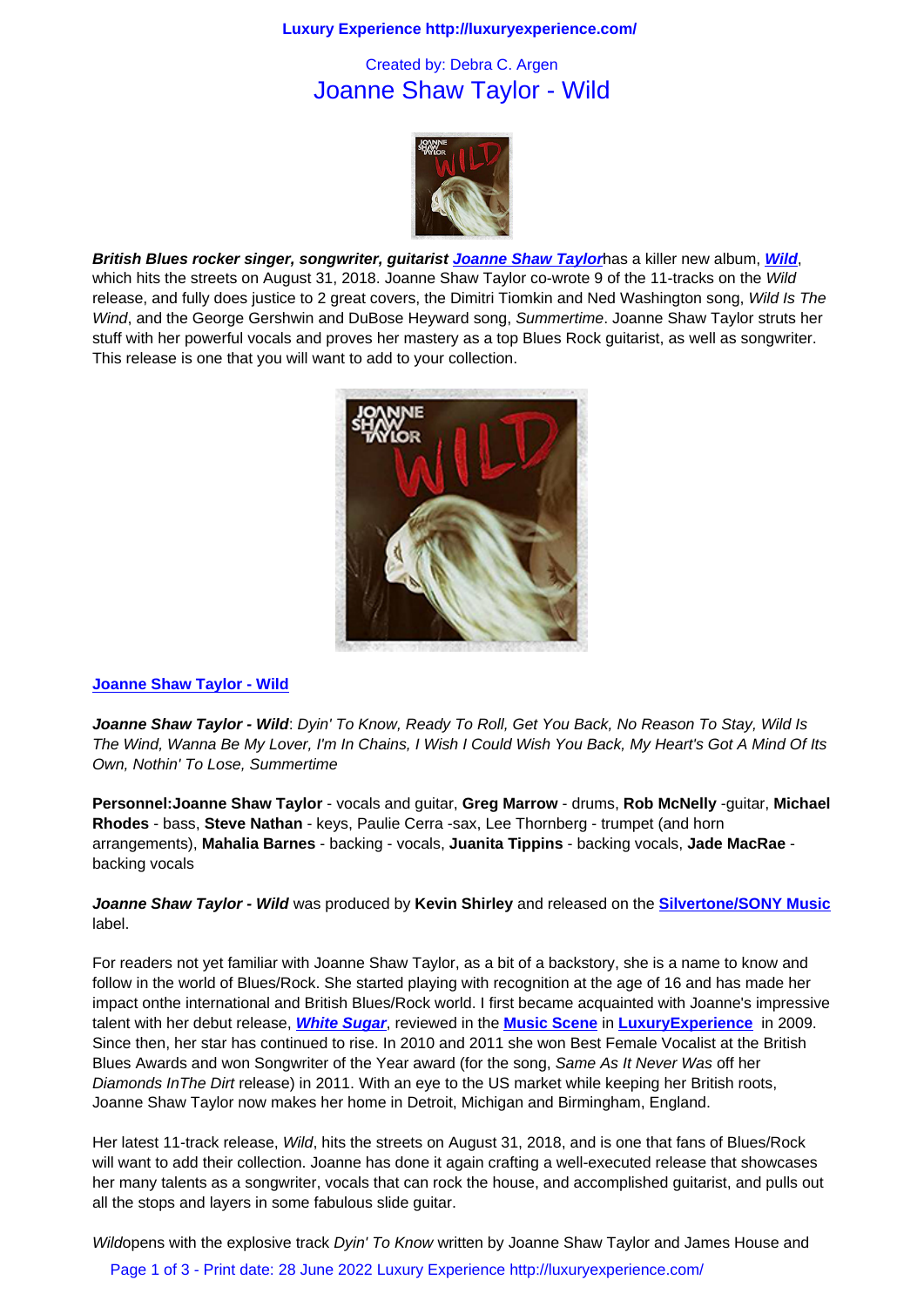has a hypnotic rhythmic drumbeat that sets the tone of this wonderful release. Next up is the track, Ready To Roll, written by Joanne ShawTaylor, Gary Nicholson, and Rob McNelly who also plays guitar on the release.Catchy lyrics and Joanne Shaw Taylor's powerful vocals combined with the backing vocals by Mahalia Barnes, Juanita Tippins and Jade MacRae make this song a standout.

There are many memorable songs on this release; Get You Back written by Joanne Shaw Taylor and Gary Nicholson is one of them. Nexton the playlist is No Reason To Stay, with Joanne Shaw Taylor and James House teaming up again on the writing credits.

Joanne slows the pace to let the listener catch a breath with the beautifully written track, Wild Is The Wind, written by Dimitri Tiomkin and Ned Washington, then segues into Wanna Be My Lover, another great collaboration between Joanne Shaw Taylor and James House, that picks up the pace.

I'm In Chains has a hard driving long instrumental opening before deftly sliding into the lyrics. Joanne slows the pace with the beautiful lament, I Wish I Could Wish You Back written by Joanne Shaw Taylor and James House,which also has lovely instrumentals. Picking up the pace, the release slides into the up-tempo My Heart's Got A Mind Of Its Own written by Joanne Shaw Taylor, Leon Russel, and Gary Nicholson,which is one of my favorite tracks on the release. The song has great lyrics, Joanne's powerful vocals, the blazing horns of Paulie Cerra on sax and Lee Thornberg on trumpet, and Steve Nathan working his magic on the keys.

Next on the playlist is the song, Nothin' To Lose written by Joanne Shaw Taylor and Kim Tribble, which continues the up-tempo punch. Joanne Shaw Taylor closes the release with her beautiful cover of the 1934 George Gershwin and DuBose Heyward song, Summertime, which was created for the 1935 opera Porgy and Bess. Joanne's interpretation is evocative of some of the great ladies of Jazz andher voice sounds amazing, that together with beautiful keys work by Steve Nathan make it a fitting close to a fabulous release.

Until next time, keep enjoying the music!

## **Websites where you can procureJoanne Shaw Taylor - Wild**: **Joanne Shaw Taylor Official Store, Amazon, iTunes, Barnes& Noble**

**If you want to catch one of Joanne Shaw Taylor's upcoming shows, here's a sampling of some of the places where she will be playing. To see the entire tour c[alendar, please visit:](https://www.joanneshawtaylor.com/)** 

Anthology, Rochester, NY, USA

August 23, 2018

City Winery, NYC, NY, USA

August 27, 2018

Rams Head on Stage, Annapolis, MD, USA

August 29, 2018

City Winery, Nashville, TN, USA

September 2, 2018

Pour House, Charleston, SC, USA

September 8, 2018

Funky Biscuit, Boca Raton, FL, USA